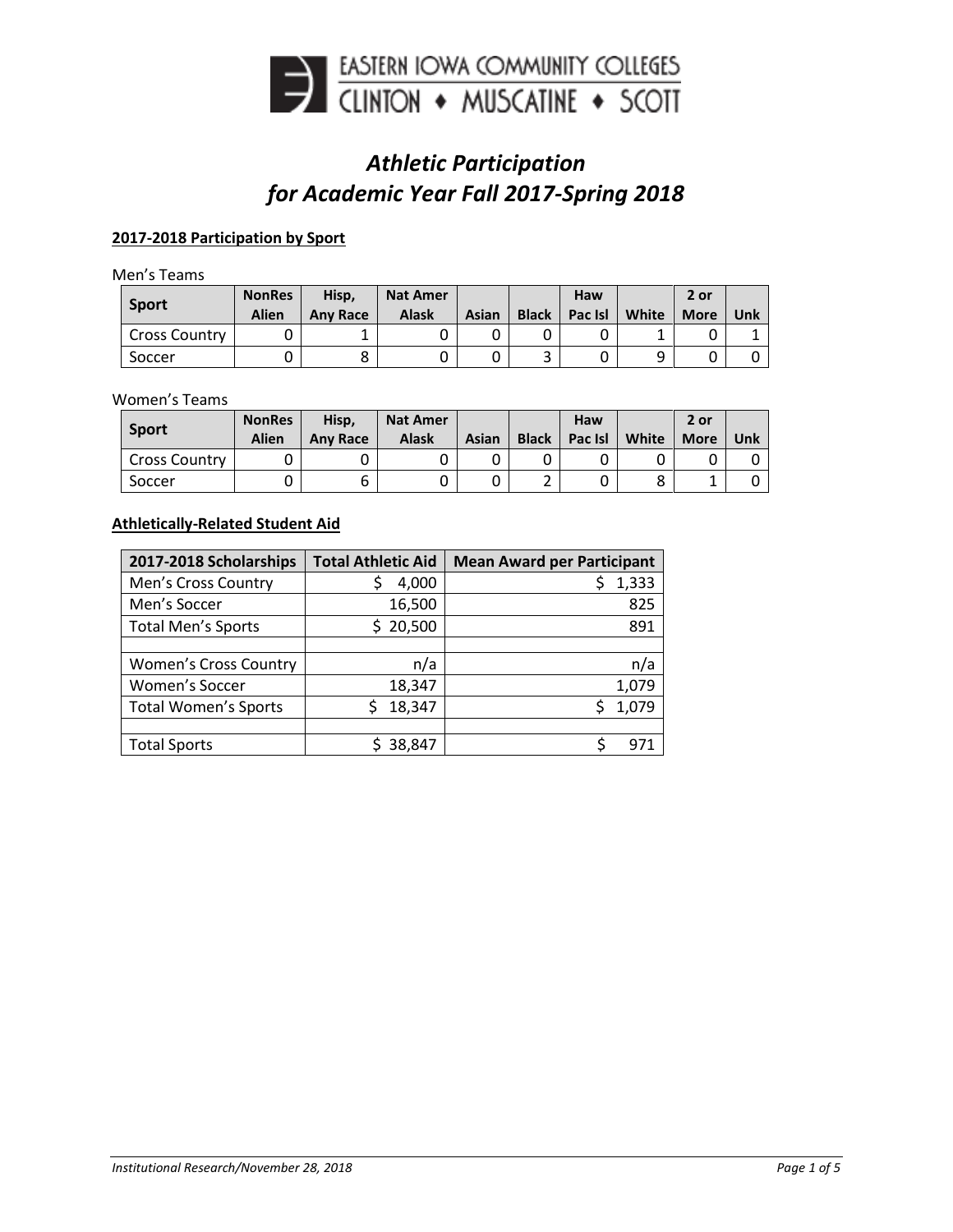## **IPEDS Transfer and Graduation Rates**

Please refer to the following key of Race/Ethnicities for the following tables:

N – Sample Size

- A NonResident Alien
- B Hispanic, Any Race
- C Native American/Alaskan Native
- D Asian
- E Black
- F Hawaiian/Pacific Islander
- G White
- H Two or More Races
- I Unknown/Chose Not to Reply

| 2014 Cohort              | $\mathbf N$ | $\mathbf{A}$ | B              | $\mathsf{C}$   | D                     | E           | F           | G              | H              | Ī              |  |  |
|--------------------------|-------------|--------------|----------------|----------------|-----------------------|-------------|-------------|----------------|----------------|----------------|--|--|
| All EICC Male Students   | 167         | $\mathbf{1}$ | 20             | $\Omega$       | 5                     | 7           | 0           | 125            | $\overline{7}$ | $\overline{2}$ |  |  |
| Graduated                | 41.92%      | $\ast$       | 40.00%         | $\ast$         | $\ast$                | 14.29%      | $\ast$      | 45.60%         | 28.57%         | $\ast$         |  |  |
| Transfer-Out             | 17.37%      | $\ast$       | 25.00%         | $\ast$         | $\ast$                | 42.86%      | $\ast$      | 15.20%         | 14.29%         | $\ast$         |  |  |
| All EICC Female Students | 212         | $\Omega$     | 18             | 3              | 3                     | 10          | $\Omega$    | 166            | 8              | 4              |  |  |
| Graduated                | 41.0%       | $\ast$       | 38.9%          | $\ast$         | $\ast$                | 30.0%       | $\ast$      | 44.0%          | 25.0%          | $\ast$         |  |  |
| Transfer-Out             | 16.5%       | $\ast$       | 11.1%          | $\ast$         | $\ast$                | 40.0%       | $\ast$      | 13.9%          | 25.0%          | $\ast$         |  |  |
| All EICC Students        | 379         | $\mathbf{1}$ | 38             | 3              | 8                     | 17          | $\Omega$    | 291            | 15             | 6              |  |  |
| Graduated                | 41.42%      | $\ast$       | 39.47%         | $\ast$         | 25.00%                | 23.53%      | $\ast$      | 44.67%         | 26.67%         | 16.67%         |  |  |
| Transfer-Out             | 16.89%      | $\ast$       | 18.42%         | $\ast$         | 25.00%                | 41.18%      | $\ast$      | 14.43%         | 20.00%         | 33.33%         |  |  |
| <b>Men's Sports</b>      |             |              |                |                |                       |             |             |                |                |                |  |  |
| <b>Baseball</b>          | 6           | $\mathbf 0$  | 3              | 0              | $\mathbf 0$           | $\mathbf 0$ | 0           | 3              | $\mathbf 0$    | $\mathbf 0$    |  |  |
| Graduated                | 0.0%        | $\ast$       | $\ast$         | $\ast$         | $\ast$                | $\ast$      | $\ast$      | $\ast$         | $\ast$         | $\ast$         |  |  |
| Transfer-Out             | 100.0%      | $\ast$       | $\ast$         | $\ast$         | $\ast$                | $\ast$      | $\ast$      | $\ast$         | $\ast$         | $\ast$         |  |  |
| <b>Cross Country</b>     | 5           | $\Omega$     | $\mathbf 0$    | 0              | $\mathbf 0$           | 0           | $\mathbf 0$ | 5              | $\Omega$       | $\mathbf 0$    |  |  |
| Graduated                | $\ast$      | $\ast$       | $\ast$         | $\ast$         | $\ast$                | $\ast$      | $\ast$      | $\ast$         | $\ast$         | $\ast$         |  |  |
| Transfer-Out             | $\ast$      | $\ast$       | $\ast$         | $\ast$         | $\ast$                | $\ast$      | $\ast$      | $\ast$         | $\ast$         | $\ast$         |  |  |
| Soccer                   | 13          | $\mathbf 0$  | $\overline{2}$ | $\mathbf 0$    | 3                     | 4           | 0           | 3              | $\mathbf{1}$   | 0              |  |  |
| Graduated                | 30.8%       | $\ast$       | $\ast$         | $\ast$         | $\ast$                | $\ast$      | $\ast$      | $\ast$         | $\ast$         | $\ast$         |  |  |
| Transfer-Out             | 7.7%        | $\ast$       | $\ast$         | $\ast$         | $\ast$                | $\ast$      | $\ast$      | $\ast$         | $\ast$         | $\ast$         |  |  |
|                          |             |              |                |                | <b>Women's Sports</b> |             |             |                |                |                |  |  |
| <b>Cross Country</b>     | 4           | $\mathbf 0$  | 0              | $\overline{0}$ | 0                     | 0           | 0           | $\overline{2}$ | $\overline{2}$ | $\mathbf 0$    |  |  |
| Graduated                | $\ast$      | $\ast$       | $\ast$         | $\ast$         | $\ast$                | $\ast$      | $\ast$      | $\ast$         | $\ast$         | $\ast$         |  |  |
| Transfer-Out             | $\ast$      | $\ast$       | $\ast$         | $\ast$         | $\ast$                | $\ast$      | $\ast$      | $\ast$         | $\ast$         | $\ast$         |  |  |
| Soccer                   | 3           | 0            | 0              | 0              | 0                     | 0           | $\Omega$    | 3              | $\Omega$       | 0              |  |  |
| Graduated                | $\ast$      | $\ast$       | $\ast$         | $\ast$         | $\ast$                | $\ast$      | $\ast$      | $\ast$         | $\ast$         | $\ast$         |  |  |
| Transfer-Out             | $\ast$      | $\ast$       | $\ast$         | $\ast$         | $\ast$                | $\ast$      | $\ast$      | $\ast$         | $\ast$         | $\ast$         |  |  |
| Softball                 | 11          | 0            | $\mathbf{1}$   | 1              | 0                     | 1           | $\Omega$    | 8              | 0              | 0              |  |  |
| Graduated                | 72.7%       | $\ast$       | $\ast$         | $\ast$         | $\ast$                | $\ast$      | $\ast$      | 62.5%          | $\ast$         | $\ast$         |  |  |
| Transfer-Out             | 18.2%       | $\ast$       | $\ast$         | $\ast$         | $\ast$                | $\ast$      | $\ast$      | 25.0%          | $\ast$         | $\ast$         |  |  |

*\* Data points <=5 students are not disclosed due to their small size.*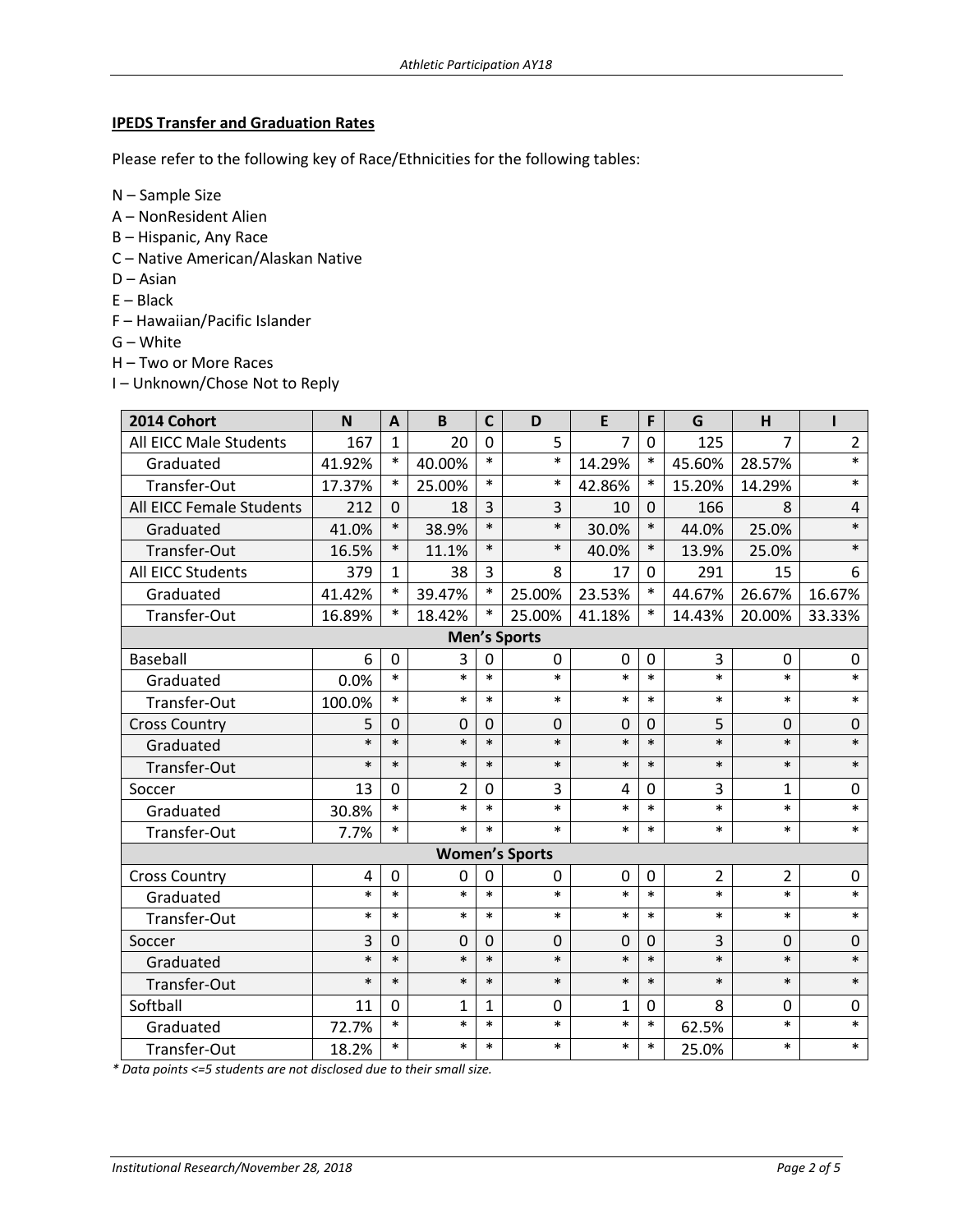| 2013 Cohort              | N      | $\mathbf{A}$   | B                     | $\mathsf{C}$   | D           | E            | F              | G              | H            | ı            |  |  |
|--------------------------|--------|----------------|-----------------------|----------------|-------------|--------------|----------------|----------------|--------------|--------------|--|--|
| All EICC Male Students   | 386    | 6              | 44                    | $\mathbf{1}$   | 9           | 54           | 0              | 247            | 14           | 11           |  |  |
| Graduated                | 32.9%  | 16.7%          | 29.5%                 | $\ast$         | 55.6%       | 22.2%        | <b>NA</b>      | 39.7%          | 28.6%        | 54.5%        |  |  |
| Transfer-Out             | 13.7%  | 0.0%           | 13.6%                 | $\ast$         | 0.0%        | 20.4%        | <b>NA</b>      | 14.6%          | 0.0%         | 0.0%         |  |  |
| All EICC Female Students | 373    | 1              | 37                    | $\overline{2}$ | 6           | 36           | $\overline{2}$ | 270            | 9            | 10           |  |  |
| Graduated                | 32.7%  | $\ast$         | 18.9%                 | $\ast$         | 83.3%       | 19.4%        | $\ast$         | 35.6%          | 22.2%        | 20.0%        |  |  |
| Transfer-Out             | 19.3%  | $\ast$         | 13.5%                 | $\ast$         | 0.0%        | 36.1%        | $\ast$         | 17.0%          | 33.3%        | 40.0%        |  |  |
| All EICC Students        | 759    | $\overline{7}$ | 81                    | 3              | 15          | 90           | $\overline{2}$ | 517            | 23           | 21           |  |  |
| Graduated                | 34.5%  | $\ast$         | 24.7%                 | $\ast$         | 20.0%       | 11.1%        | $\ast$         | 35.0%          | 21.7%        | 47.6%        |  |  |
| Transfer-Out             | 16.5%  | $\ast$         | 13.6%                 | $\ast$         | 0.0%        | 26.7%        | $\ast$         | 15.9%          | 13.0%        | 19.0%        |  |  |
| <b>Men's Sports</b>      |        |                |                       |                |             |              |                |                |              |              |  |  |
| <b>Baseball</b>          | 15     | $\mathbf 0$    | $\overline{7}$        | $\mathbf 0$    | 0           | $\mathbf 0$  | 0              | 6              | $\mathbf{1}$ | $\mathbf{1}$ |  |  |
| Graduated                | 46.7%  | $\ast$         | 42.9%                 | $\ast$         | $\ast$      | $\ast$       | $\ast$         | 66.7%          | $\ast$       | $\ast$       |  |  |
| Transfer-Out             | 20.0%  | $\ast$         | 28.6%                 | $\ast$         | $\ast$      | $\ast$       | $\ast$         | 16.7%          | $\ast$       | $\ast$       |  |  |
| <b>Cross Country</b>     | 5      | $\mathbf 0$    | 0                     | 0              | $\mathbf 0$ | $\mathbf 0$  | $\Omega$       | 5              | 0            | 0            |  |  |
| Graduated                | $\ast$ | $\ast$         | $\ast$                | $\ast$         | $\ast$      | $\ast$       | $\ast$         | $\ast$         | $\ast$       | $\ast$       |  |  |
| Transfer-Out             | $\ast$ | $\ast$         | $\ast$                | $\ast$         | $\ast$      | $\ast$       | $\ast$         | $\ast$         | $\ast$       | $\ast$       |  |  |
| Soccer                   | 12     | $\mathbf 0$    | 5                     | 0              | 0           | 0            | 0              | 6              | $\Omega$     | $\mathbf{1}$ |  |  |
| Graduated                | 25.0%  | $\ast$         | $\ast$                | $\ast$         | $\ast$      | $\ast$       | $\ast$         | 33.3%          | $\ast$       | $\ast$       |  |  |
| Transfer-Out             | 25.0%  | $\ast$         | $\ast$                | $\ast$         | $\ast$      | $\ast$       | $\ast$         | 33.3%          | $\ast$       | $\ast$       |  |  |
|                          |        |                | <b>Women's Sports</b> |                |             |              |                |                |              |              |  |  |
| <b>Cross Country</b>     | 1      | $\mathbf{0}$   | 0                     | 0              | 0           | $\mathbf{0}$ | 0              | 1              | 0            | 0            |  |  |
| Graduated                | $\ast$ | $\ast$         | $\ast$                | $\ast$         | $\ast$      | $\ast$       | $\ast$         | $\ast$         | $\ast$       | $\ast$       |  |  |
| Transfer-Out             | $\ast$ | $\ast$         | $\ast$                | $\ast$         | $\ast$      | $\ast$       | $\ast$         | $\ast$         | $\ast$       | $\ast$       |  |  |
| Soccer                   | 7      | $\mathbf 0$    | 3                     | 0              | $\mathbf 0$ | $\mathbf 0$  | 0              | $\overline{4}$ | 0            | $\mathbf 0$  |  |  |
| Graduated                | 42.9%  | $\ast$         | $\ast$                | $\ast$         | $\ast$      | $\ast$       | $\ast$         | $\ast$         | $\ast$       | $\ast$       |  |  |
| Transfer-Out             | 0.0%   | $\ast$         | $\ast$                | $\ast$         | $\ast$      | $\ast$       | $\ast$         | $\ast$         | $\ast$       | $\ast$       |  |  |
| Softball                 | 14     | $\mathbf{0}$   | 1                     | 0              | 0           | $\mathbf{0}$ | $\Omega$       | 12             | 1            | 0            |  |  |
| Graduated                | 57.1%  | $\ast$         | $\ast$                | $\ast$         | $\ast$      | $\ast$       | $\ast$         | 58.3%          | $\ast$       | $\ast$       |  |  |
| Transfer-Out             | 28.6%  | $\ast$         | $\ast$                | $\ast$         | $\ast$      | $\ast$       | $\ast$         | 25.0%          | $\ast$       | $\ast$       |  |  |

*\* Data points <=5 students are not disclosed due to their small size.*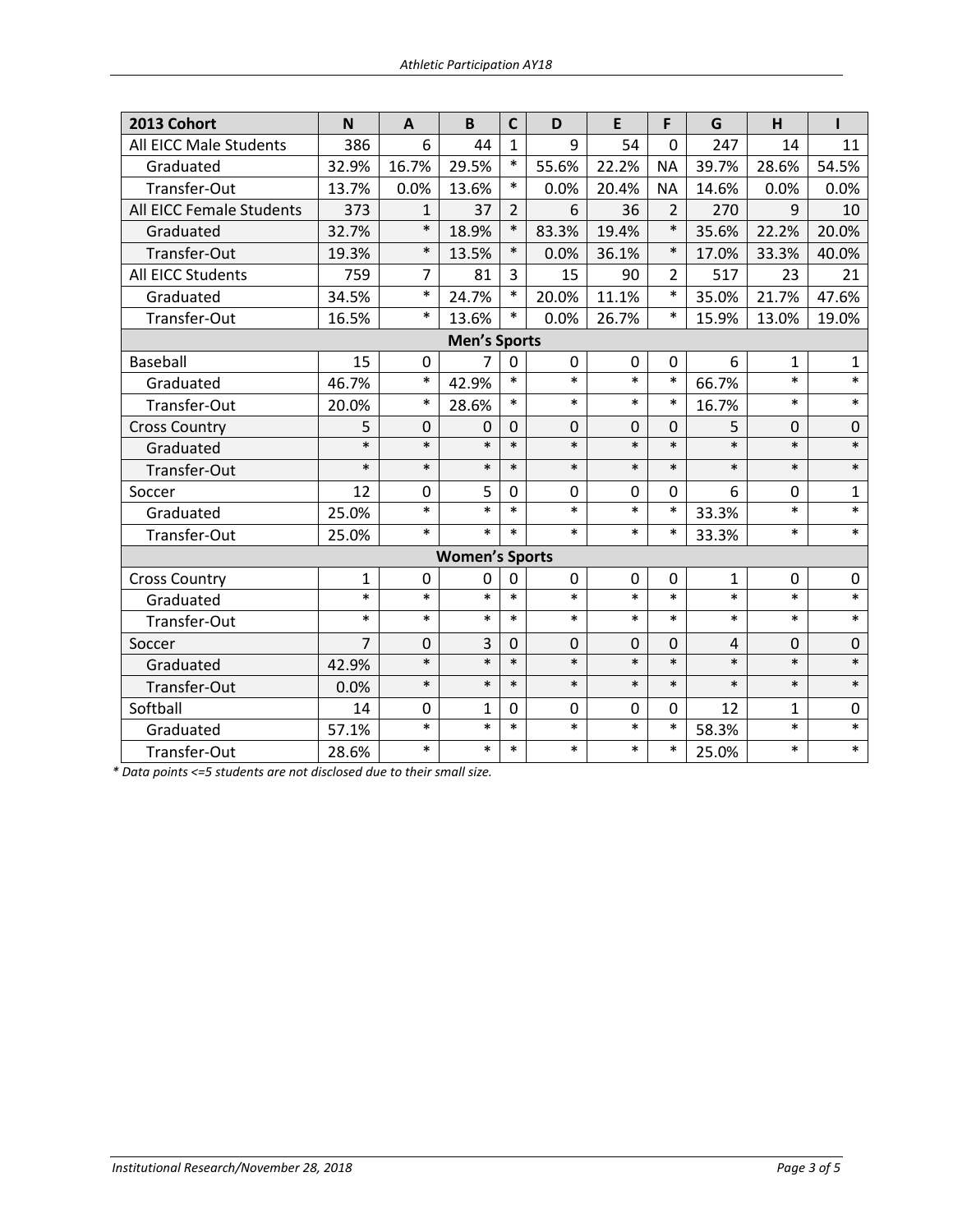| 2012 Cohort              | N            | A         | B         | $\mathsf{C}$          | D         | E         | F         | G         | H         |           |
|--------------------------|--------------|-----------|-----------|-----------------------|-----------|-----------|-----------|-----------|-----------|-----------|
| All EICC Male Students   | 391          | $\ast$    | 37        | $\ast$                | 8         | 36        | $\ast$    | 277       | 8         | 18        |
| Graduated                | 30.2%        | $\ast$    | 29.7%     | $\ast$                | 25.0%     | 11.1%     | $\ast$    | 32.9%     | 12.5%     | 33.3%     |
| Transfer-Out             | 21.2%        | $\ast$    | 18.9%     | $\ast$                | 0.0%      | 33.3%     | $\ast$    | 20.6%     | 25.0%     | 27.8%     |
| All EICC Female Students | 468          | 24        | 49        | $\overline{7}$        | $\ast$    | 46        | $\ast$    | 315       | 7         | 14        |
| Graduated                | 28.8%        | 79.2%     | 14.3%     | 28.6%                 | $\ast$    | 13.0%     | $\ast$    | 28.6%     | 57.1%     | 28.6%     |
| Transfer-Out             | 17.7%        | 4.2%      | 20.4%     | 14.3%                 | $\ast$    | 26.1%     | $\ast$    | 16.8%     | 14.3%     | 28.6%     |
| All EICC Students        | 859          | 28        | 86        | 10                    | 12        | 82        | $\ast$    | 592       | 15        | 32        |
| Graduated                | 29.5%        | 78.6%     | 20.9%     | 20.0%                 | 25.0%     | 12.2%     | $\ast$    | 30.6%     | 33.3%     | 31.3%     |
| Transfer-Out             | 19.3%        | 3.6%      | 19.8%     | 10.0%                 | 8.3%      | 29.3%     | $\ast$    | 18.6%     | 20.0%     | 28.1%     |
|                          |              |           |           | <b>Men's Sports</b>   |           |           |           |           |           |           |
| Baseball                 | 17           | $\ast$    | $\ast$    | $\ast$                | $\ast$    | $\ast$    | $\ast$    | 14        | $\ast$    | $\ast$    |
| Graduated                | 52.9%        | $\ast$    | $\ast$    | $\ast$                | $\ast$    | $\ast$    | $\ast$    | 57.1%     | $\ast$    | $\ast$    |
| Transfer-Out             | 41.2%        | $\ast$    | $\ast$    | $\ast$                | $\ast$    | $\ast$    | $\ast$    | 42.9%     | $\ast$    | $\ast$    |
| <b>Cross Country</b>     | $\Omega$     | 0         | 0         | $\Omega$              | $\Omega$  | $\Omega$  | $\Omega$  | $\Omega$  | $\Omega$  | $\Omega$  |
| Graduated                | <b>NA</b>    | <b>NA</b> | <b>NA</b> | <b>NA</b>             | <b>NA</b> | <b>NA</b> | <b>NA</b> | <b>NA</b> | <b>NA</b> | <b>NA</b> |
| Transfer-Out             | <b>NA</b>    | <b>NA</b> | <b>NA</b> | <b>NA</b>             | <b>NA</b> | <b>NA</b> | <b>NA</b> | <b>NA</b> | <b>NA</b> | <b>NA</b> |
| Soccer                   | $\mathbf{1}$ | $\ast$    | $\ast$    | $\ast$                | $\ast$    | $\ast$    | $\ast$    | $\ast$    | $\ast$    | $\ast$    |
| Graduated                | $\ast$       | $\ast$    | $\ast$    | $\ast$                | $\ast$    | $\ast$    | $\ast$    | $\ast$    | $\ast$    | $\ast$    |
| Transfer-Out             | $\ast$       | $\ast$    | $\ast$    | $\ast$                | $\ast$    | $\ast$    | $\ast$    | $\ast$    | $\ast$    | $\ast$    |
|                          |              |           |           | <b>Women's Sports</b> |           |           |           |           |           |           |
| <b>Cross Country</b>     | $\mathbf{1}$ | $\ast$    | $\ast$    | $\ast$                | $\ast$    | $\ast$    | $\ast$    | $\ast$    | $\ast$    | $\ast$    |
| Graduated                | $\ast$       | $\ast$    | $\ast$    | $\ast$                | $\ast$    | $\ast$    | $\ast$    | $\ast$    | $\ast$    | $\ast$    |
| Transfer-Out             | $\ast$       | $\ast$    | $\ast$    | $\ast$                | $\ast$    | $\ast$    | $\ast$    | $\ast$    | $\ast$    | $\ast$    |
| Soccer                   | $\mathbf{1}$ | $\ast$    | $\ast$    | $\ast$                | $\ast$    | $\ast$    | $\ast$    | $\ast$    | $\ast$    | $\ast$    |
| Graduated                | $\ast$       | $\ast$    | $\ast$    | $\ast$                | $\ast$    | $\ast$    | $\ast$    | $\ast$    | $\ast$    | $\ast$    |
| Transfer-Out             | $\ast$       | $\ast$    | $\ast$    | $\ast$                | $\ast$    | $\ast$    | $\ast$    | $\ast$    | $\ast$    | $\ast$    |
| Softball                 | 9            | $\ast$    | $\ast$    | $\ast$                | $\ast$    | $\ast$    | $\ast$    | 8         | $\ast$    | $\ast$    |
| Graduated                | 33.3%        | $\ast$    | $\ast$    | $\ast$                | $\ast$    | $\ast$    | $\ast$    | 37.5%     | $\ast$    | $\ast$    |
| Transfer-Out             | 44.4%        | $\ast$    | $\ast$    | $\ast$                | $\ast$    | $\ast$    | $\ast$    | 37.5%     | $\ast$    | $\ast$    |

*\* Data points <=5 students are not disclosed due to their small size.*